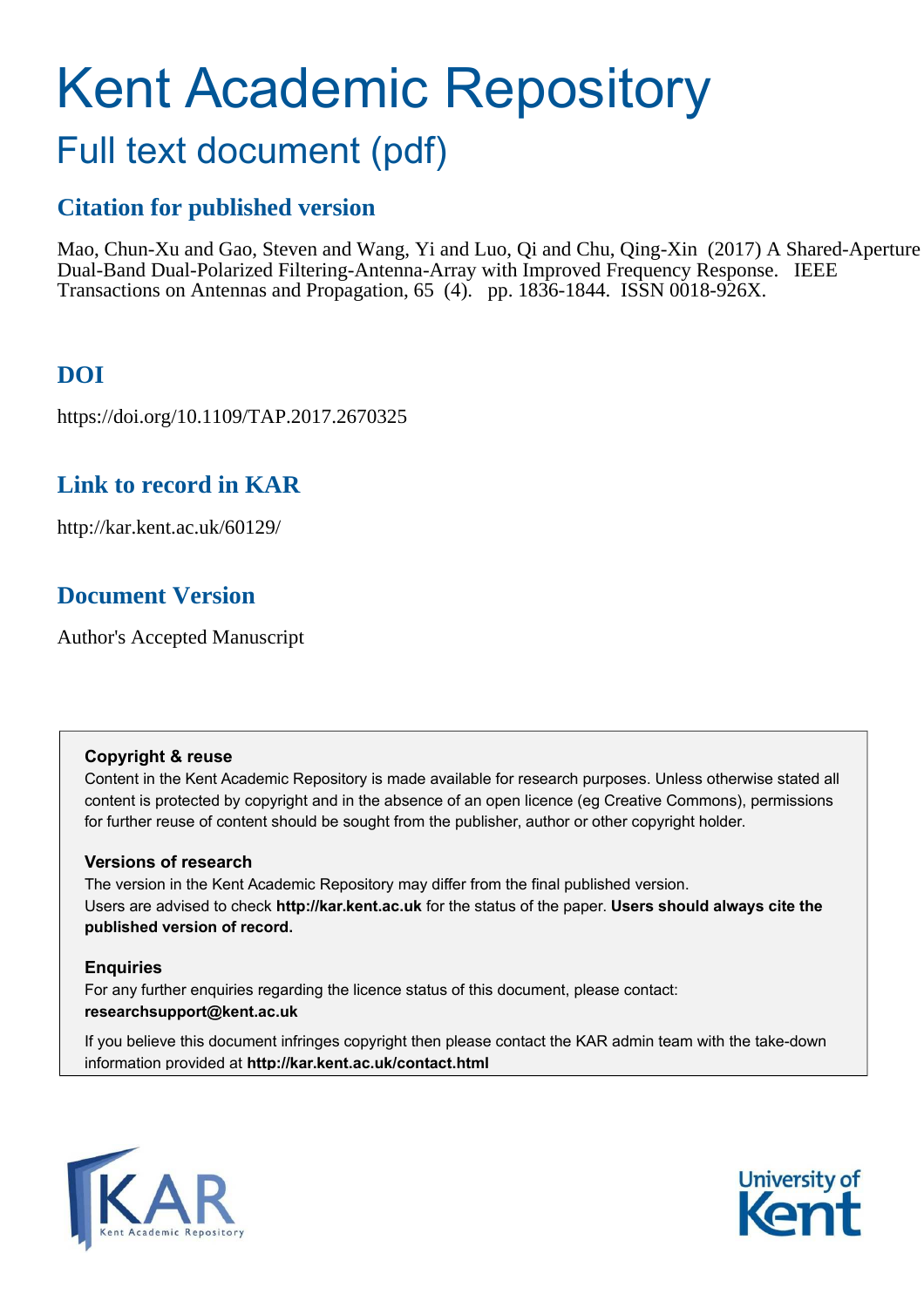## A Shared-Aperture Dual-Band Dual-Polarized Filtering-Antenna-Array with Improved Frequency Response

Chun-Xu Mao, Steven Gao, Member, IEEE, Yi Wang, Senior Member, IEEE, Qi Luo, Member, IEEE, Qing-Xin Chu, Senior Member, IEEE

**Abstract—In this paper, a novel dual-band dual-polarized (DBDP) array antenna with low frequency ratio and integrated filtering characteristics is proposed. By employing a dual-mode stub-loaded resonator (SLR) to feed and tune with two patches, the two feed networks for each polarization can be combined, resulting in the reduction of the feed networks and the input ports. In addition, owing to the native dual resonant features of the SLR, the proposed antenna exhibits 2nd-order filtering characteristics with improved bandwidth and out-of-band rejections. The antenna is synthesized and the design methodology is explained. The coupling coefficients between the SLR and the patches are investigated. To verify the design concept, a C/X-band element and a 2 × 2 array are optimized and prototyped. Measured results agree well with the simulations, showing good performance in terms of bandwidth, filtering, harmonic suppression and radiation at both bands. Such an integrated array design can be used to simplify the feed of a reflector antenna. To prove the concept, a paraboloid reflector fed by the proposed array is conceived and measured directivities of 24.6 dBi (24.7 dBi) and 28.6 dBi (29.2 dBi) for the X-polarization (Y-polarization) are obtained for the low- and high-band operations, respectively.** 

**Index Terms—Antenna array, dual-band, dual-polarized, filtering, integrated, stub-loaded resonator.** 

#### I. INTRODUCTION

**WIRELESS** terrestrial and space/air-borne applications have an increase demand for the antenna with the have an increase demand for the antenna with the features of dual-band dual polarizations [1]. Polarization diversity is usually desirable for enhancing the information content and combating the multi-path fading [2]-[3]. Dual-band or multi-band operations, on the other hand, could increase the versatility of the systems. For multifunction radar applications, different frequency operations are also required to share the same aperture in order to reduce the cost and weight of the RF frontend [4]-[6].

Manuscript submitted on June 29, 2016; This work is supported by the project "DIFFERENT" funded by EC FP7 (grant no. 6069923). YW is supported by UK EPSRC under Contract EP/M013529/1.

Y. Wang is with the Department of Engineering Science, University of Greenwich, UK.

Q. X. Chu is with the School of Electronic and Information Engineering, South China University of Technology, China.

Traditionally, dual-band operations of an antenna can be implemented by using two single-band elements or using one dual-band element. Employment of two single-band elements is always regarded more flexible for designing the dual-band antennas with high frequency ratios. In [4]-[8], perforated patches are used to design the dual-band arrays with dual polarizations characteristics while sharing the same aperture. In [9]-[13], the radiating elements with different resonant frequencies are interlaced for dual-band operations. One of the challenges in these array designs is the congestion of the feeding networks since each band and each polarization is usually excited separately. This would be much challenging as the frequency ratio decreases (much smaller than 2). To the best of the authors' knowledge, very few work has been reported focusing on the DBDP array with low frequency ratio.

To implement a DBDP array with a low frequency ratio, the dual-band element is believed to be more suitable. The main challenge of using a dual-band element is how to layout of the radiating elements to avoid grating lobes. Other challenges include complex feeding structures and mutual coupling between the two operation bands. A kind of combined feed is proposed to reduce the number of input ports [6]-[8]. However, these essentially involve separate feeding networks for each band then combined using a "duplexing" device with the assistance of the band-notch structures and matching stubs. The number of the feeding networks as well as the congestion are not reduced. Thus, they are not very suitable for solving the problems in low frequency ratio DBDP antenna design.

 To overcome the problems, an integrated design concept is proposed in this paper. The integration of filter and antenna has been intensively investigated during the past several years [14]-[20]. In [20], an approach of using a multi-mode resonator to feed a patch for enhancing the bandwidth of the patch antenna is proposed. However, most of these works focus on single-band antenna. In this paper, the concept in [20] is further developed to design DBDP antenna with a low frequency ratio. By employing resonator as the feed of the antenna, not only the RF frontend can be simplified, but also the frequency responses of the antenna can be improved. In this work, two nested patches are coupled and tuned to a dual-mode stub-loaded resonator (SLR), generating two operation bands simultaneously. The coupling strengths between the SLR and the patches can be tuned by adjusting the position and the

C. X. Mao, S. Gao and Q. Luo are with the School of Engineering and Digital Arts, University of Kent, UK. (e-mail: cm688@kent.ac.uk, s. gao@kent.ac.uk).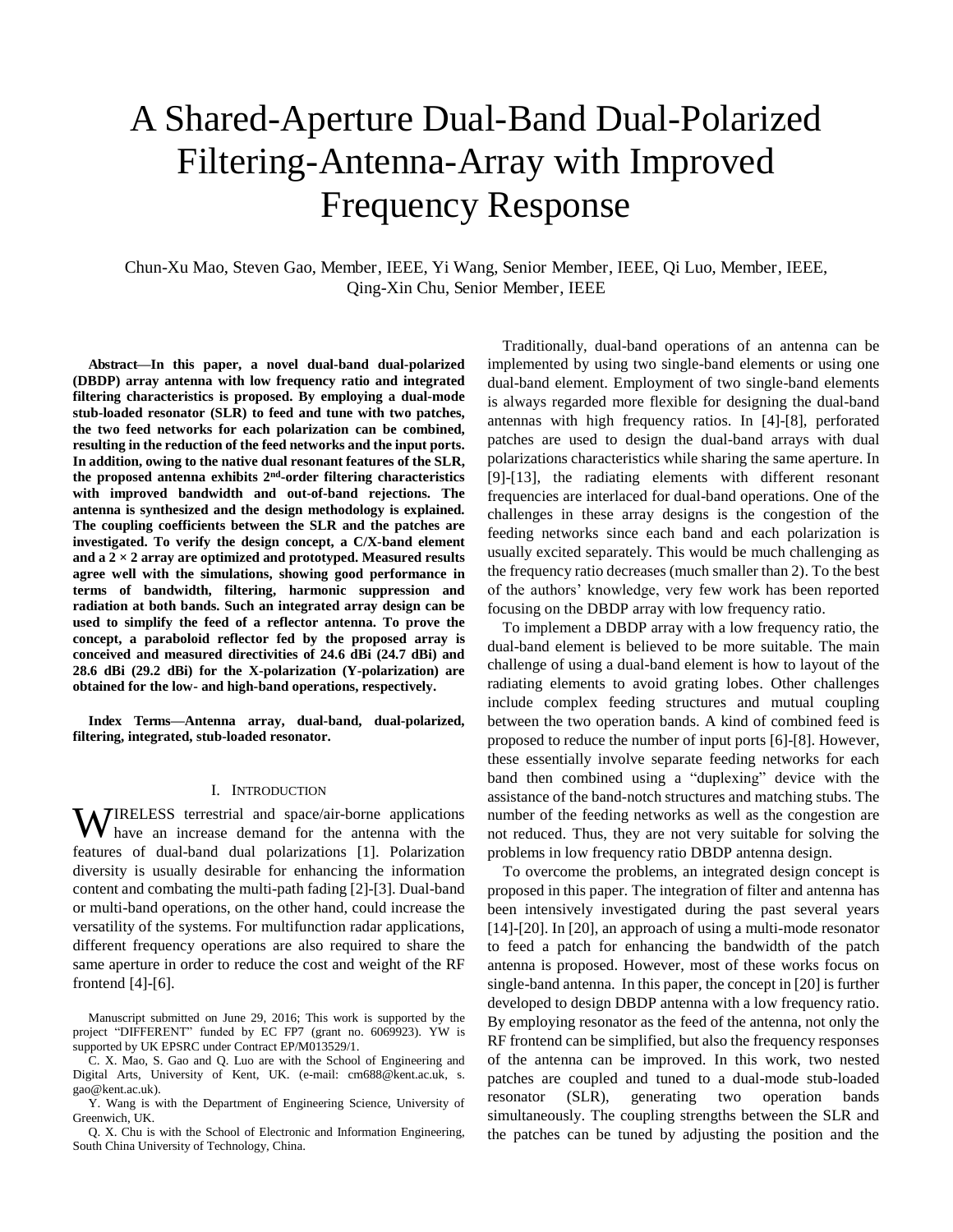dimension of the coupling slot. In addition, the antenna exhibits 2<sup>nd</sup>-order filtering characteristics at both bands with improved bandwidths and out-of-band rejections. A proof-of-concept  $2 \times$ 2 array is conceived, prototyped and measured. Such antenna can also be extended to a massive array or use as the feed of a reflector antenna.

 This paper is organized as follows. Section II introduces the configuration of the DBDP element and its equivalent circuit. Section III details the design methodology. Section IV illustrates the proposed DBDP array. Section V presents the results and followed by the conclusion.

#### II. DBDP ANTENNA ELEMENT DESIGN

#### A. Configuration

 Fig. 1 shows the configuration of the proposed dual-band dual-polarized antenna element, which is composed of a stacked structure. The low and high band radiation elements are printed on the top- and bottom-layer of the upper substrate, respectively. As shown in Fig. 1(a), the low band antenna is a perforated patch with the perforation is large enough for allowing the radiation of the high band square patch. The size of the square patch is approximately a half-wavelength of the high band operation, whereas the perimeter of the perforated patch is about one wavelength of the low band operation. The two patches are nested in order to be fed by a common feed. For each polarization, a folded SLR is used to feed the two patches through a single slot in the ground. To improve the isolations and reduce the cross polarization, the two coupling slots for the each polarization are placed perpendicularly with each other.

Fig. 1(b) shows the configuration of the feeding networks printed on the bottom layer of the lower substrate. Because of its flexibility in controlling the resonant frequencies, the dual-mode SLR is used here so that it can be tuned with the two patches. The two resonant modes of the SLR can be derived using the odd- and even-mode method [20]-[22],

$$
f_{\text{odd}} = \frac{c}{2 \cdot (2L_{r1} + L_{r3}) \sqrt{\varepsilon_r}}
$$
 (1)

$$
f_{even} = \frac{c}{2*(L_{11} + L_{12} + L_{13}/2)\sqrt{\varepsilon_r}}
$$
 (2)

where c is the light velocity in the free space,  $\varepsilon$ <sub>r</sub> is the effective dielectric constant, fodd and feven are the odd- and even-mode resonant frequencies of the SLR, respectively. In this design, f<sub>odd</sub> is tuned with low-band perforated patch while f<sub>even</sub> is tuned with the high-band square patch. Using the equation  $(1)-(2)$ , the two resonant frequencies can be controlled independently by tuning the lengths of the resonator  $L_{r1}$ ,  $L_{r2}$  and  $L_{r3}$ . Since the two bands of each polarization are fed using a single SLR in this design, the number of the feeding structures as well as the input ports can be reduced by a half.

 The stacked configuration of the antenna is shown in Fig. 1(c). A Rohacell 51HF foam with a thickness of 2 mm is inserted between the two substrates as a spacer to improve the antenna impedance matching and bandwidths. RT/Duriod 4003C substrate with a relatively dielectric constant of 3.55 and



Fig. 1. Configuration of the proposed DBDP element: (a) exploded view, (b) bottom view, (c) side view.

TABLE I PARAMETERS OF THE PROPOSEDANTENNA: (MM)

| PARAMETERS OF THE PROPOSEDANTENNA: (MM) |  |  |  |  |  |                                    |  |  |
|-----------------------------------------|--|--|--|--|--|------------------------------------|--|--|
|                                         |  |  |  |  |  | Lp1 Lp2 Lp3 Lp4 Ls1 Ls2 Ws Lf1 Lf2 |  |  |
|                                         |  |  |  |  |  | 14.5 9 7.8 3 7.2 10 0.5 11.8 8.4   |  |  |
|                                         |  |  |  |  |  | Wf Lr1 Lr2 Lr3 Lr4 S Hs Hf         |  |  |
|                                         |  |  |  |  |  | 1.8 5.5 6 2 5.5 0.3 0.813 2        |  |  |

loss tangent of 0.0027 is used in the design. High Frequency Simulation Software (HFSS 15) is employed to perform the simulations and the optimized parameters are listed in Table I.

#### B. Topology and synthesis

 The proposed dual-band element for each polarization can be represented and synthesized using a coupled resonator-based topology, as shown in Fig. 2. The two patches can be regarded as two single-mode resonators or a dual-mode resonator with corresponding resonant frequencies of  $f_1$  and  $f_2$ , respectively. The odd- and even-mode of the SLR are also tuned to resonate at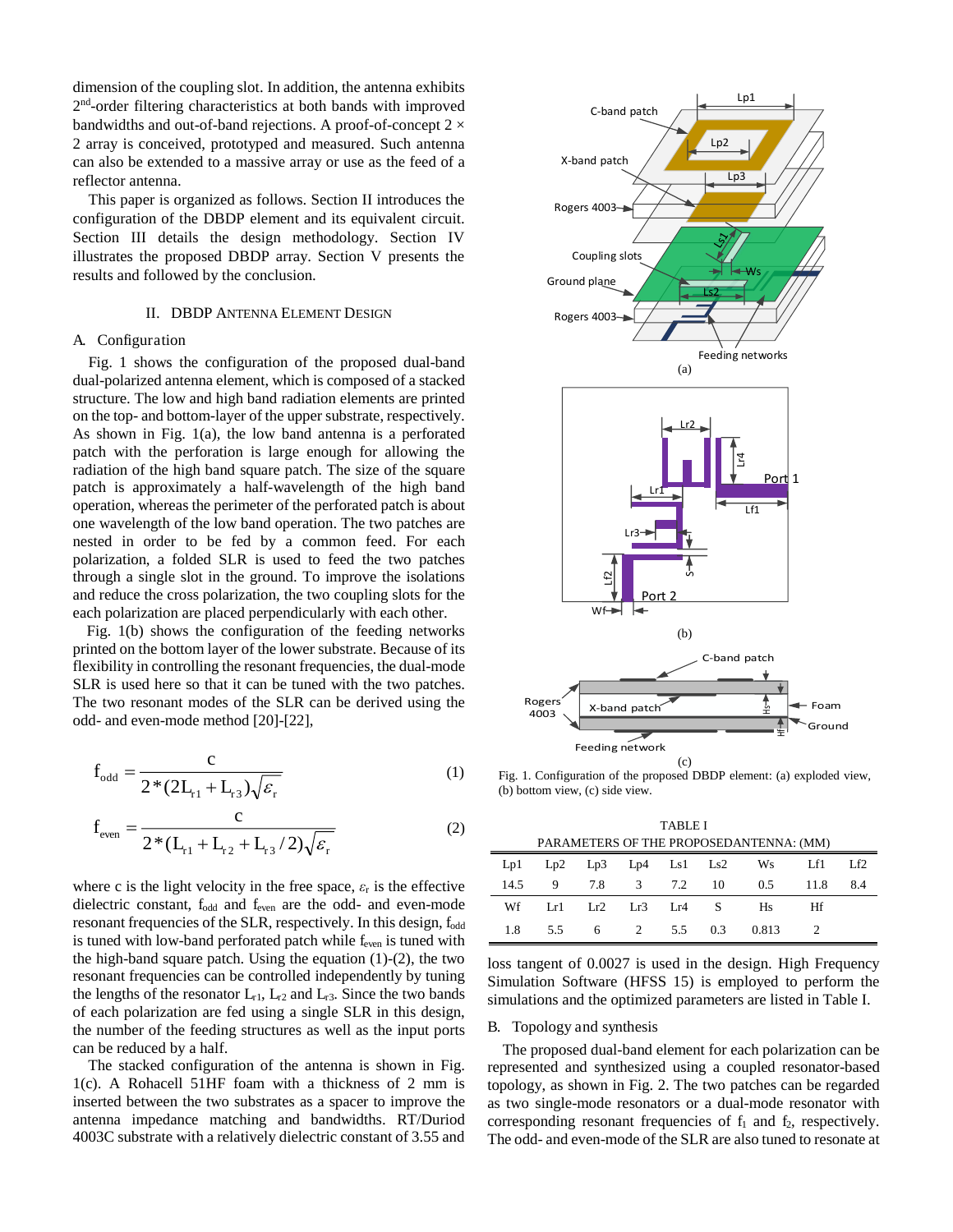

Fig. 2. The equivalent resonator-based topology of the proposed dual-band filtering antenna at each polarization.



Fig. 3. Tangential magnetic-field distribution on the surface of an unfolded SLR: (a) the odd-mode resonance at 5.2 GHz and (b) the even-mode resonance at 10 GHz.

 $f_1$  and  $f_2$ . Then the SLR and the two patches are electromagnetically coupled, forming two separate passbands with 2<sup>nd</sup>-order filtering responses. The two passbands of each polarization are excited simultaneously. The lines between the resonators in the topology represent the coupling between the resonators. As an example to implement a DBDP antenna with low frequency ratio (less than 2), the frequency specifications of the dual-band antenna are given as follows,

> Low band:  $f_1 = 5.2$  GHz, BW = 200 MHz High band:  $f_2 = 10$  GHz, BW = 500 MHz

 The coupling coefficients and the external quality factors can be derived,

Low band:  $m_{1,2} = 0.031$ ,  $Q_{ext} = 45.1$ 

High band:  $m_{1,2} = 0.051$ ,  $Q_{ext} = 27.2$ 

where  $m_{i,j}$  is the coupling coefficient between the resonator i and j.

#### III. METHODOLOGY

#### A. Coupling

 In this integrated design, the two patches can be fed by the SLR through electromagnetic coupling only if the two patches are tuned with the dual modes of the SLR, respectively. Fig. 3 shows the simulated tangential magnetic-field distribution of an

unfolded SLR corresponding to the odd- and even-mode resonance. As can be observed in Fig. 3(a), the SLR has the strongest magnetic-field distribution at its central part (denoted as point A) when the odd-mode is excited (low-band operation). It is noted that the dashed rectangle indicates the location of the coupling slot where the power is transferred to the patches through a coupling. When the even-mode is excited (high-band operation), there are two magnetic-field maxima, as the point B and C indicated in Fig. 3(b). On the contrary, point A becomes the minima. By positioning the slot between A and C, the electromagnetic energy can be coupled to the two patches simultaneously.

 The coupling strengths at the two operation bands can be tuned by adjusting the relative coupling positions (d) and the dimension of the coupling slot [19]. According to experimental studies, the approximate equations for evaluating coupling strengths can be derived,

$$
M_{f1} \approx \frac{A \cdot Ls \cdot Ws}{d}
$$
 (3)

$$
M_{f2} \approx A_2 \cdot Ls \cdot Ws \cdot d\,, \qquad A < d < C,\tag{4}
$$

where,  $M_{f1}$  and  $M_{f2}$  are the mutual couplings between the SLR and the patch at  $f_1$  and  $f_2$ ; Ls is the length of the coupling slot; Ws is the width of the coupling slot; d is coupling position, which is situated between the point A and C.  $A_1$  and  $A_2$  are the corresponding constants. As can be observed, the mutual couplings are proportional to the length and width of the coupling slot. At the low-band  $(f_1)$ ,  $M_f$  is inversely proportional to the d. At the high-band  $(f_2)$ ,  $M_{f2}$  is proportional to the d.

 By using full-wave simulations, the corresponding coupling coefficients between the SLR and the patches can be evaluated using the following expression [20]-[21],

$$
M_{ij} = \frac{f_j^2 - f_i^2}{f_j^2 + f_i^2}
$$
 (5)

where  $f_i$  and  $f_j$  are the two resonant frequencies of the  $2<sup>nd</sup>$ -order coupled SLR-patch for each band operation. Fig. 4 presents the coupling coefficients between the SLR and the two patches corresponding to different lengths of the slot (denoted as Ls) and the locations of the slot (denoted as d in Fig. 3). As can be seen, the dimension of the slot has a similar influence on the coupling strength at both bands. But the variation of the coupling coefficients between the SLR and the square patch (high band operation) is more significant than that of the low-band. In contrast, changing the locations of the coupling slot has a reverse effect on the two bands, as shown in Fig. 4(b). This disparate relationship provides another degree of freedom to obtain the coupling coefficients required for the two bands.

#### B. 2<sup>nd</sup>-order filtering characteristics

 Owing to the dual-mode SLR is coupled and tuned with two single-mode patches,  $2<sup>nd</sup>$ -order filtering characteristics at the both bands can be achieved. The advantages of this coupling structure can be appreciated by the comparison with the case that fed by a microstrip line. Fig. 5 shows the simulated S-parameters of the coupled SLR-fed antenna and a counterpart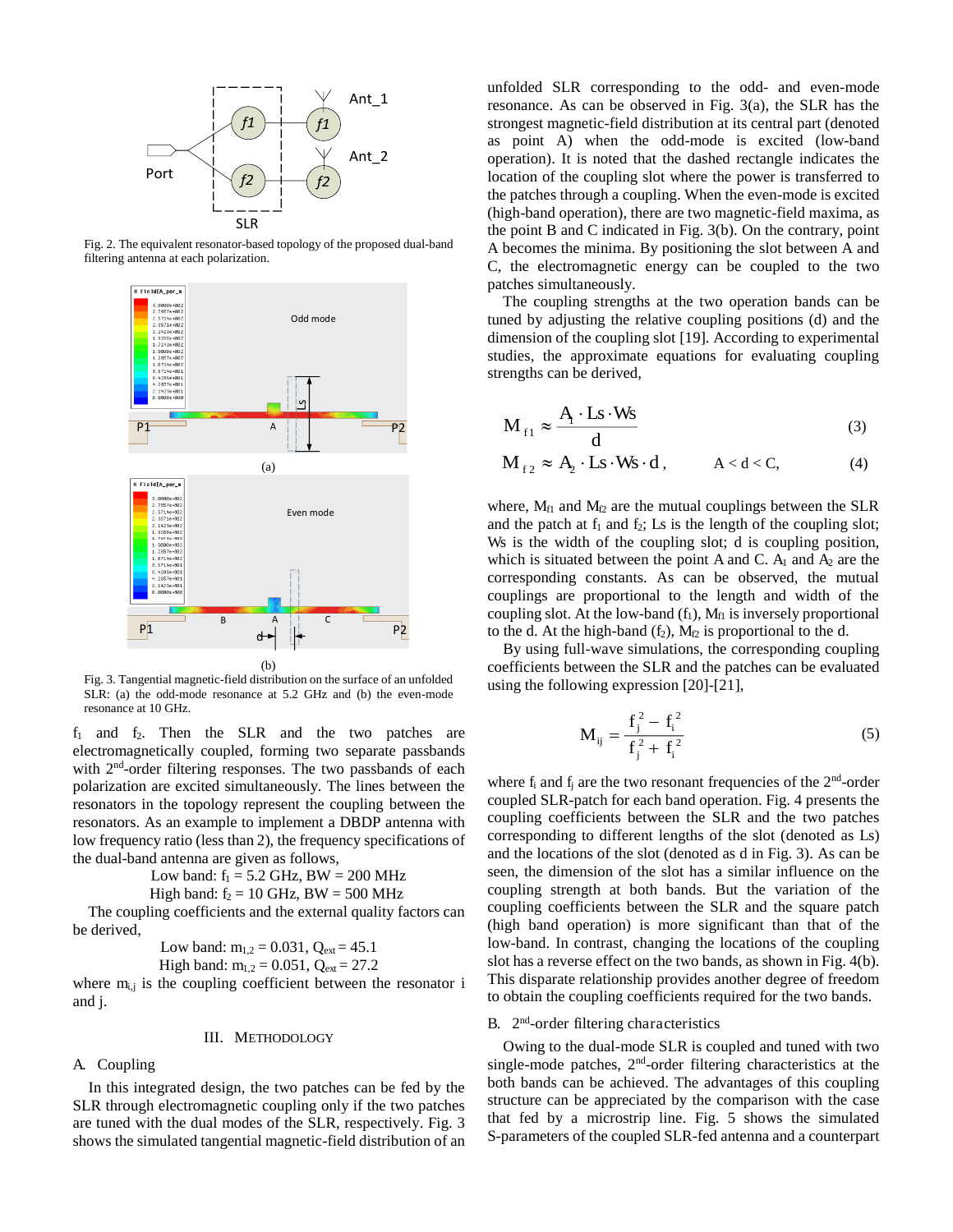

Fig. 4. Coupling coefficients between the SLR and the two patches with different (a) length of slot Ls, (b) location of the slot d.



Fig. 5. S-parameters comparison between the SLR-feed dual-band antenna and a microstrip feed dual-band antenna.

fed by microstrip. It should also be noted that the results of the microstrip-fed antenna at the two bands are obtained separately as different lengths of the microstrip are required to achieve impedance matching at two bands. It is observed that the proposed SLR-fed antenna exhibits a 2nd-order filtering characteristics with improved bandwidth and out-of-band rejection as compared with the counterpart of microstrip-fed. For the microstrip-fed antenna, only one resonant frequency can be seen in the low band and the fractional bandwidth (FBW) is only 1.9%. However, when the patches are fed using the resonator, two resonant frequencies are generated at both bands, resulting in wider bandwidth (FBW = 4.6 %).

 The current distribution at the two operation bands is shown in Fig. 6. As can be observed, strong current flows along the perforated patch at the low band operation. The current on the inner square patch is very weak. However, when the antenna works at high band, the square patch is excited with intensive current distribution. In contrast, the current on the perforated



Fig. 6. Current distribution at two bands: (a) 5.2 GHz, (b) 10 GHz.



Fig. 7. The variation of bandwidths with different lengths of the slot Ls1: (a) low band, (b) high band.

patch is very weak except from the circle area of the perforation. The current distribution demonstrates that the perforated patch operates at low band whereas the inner square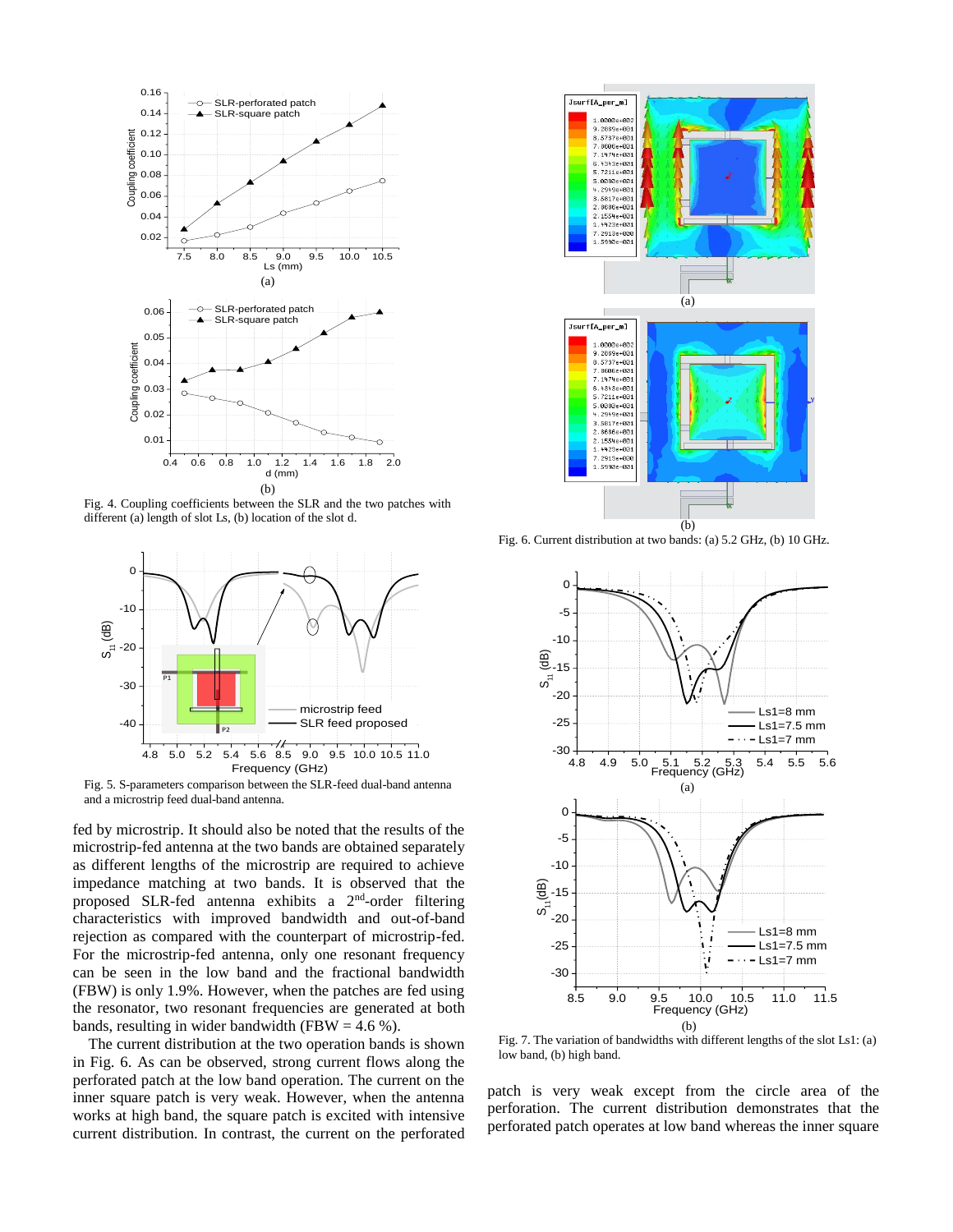

Fig. 8. The current distributions at 9 GHz of the two dual-band antennas with different feeds: (a) microstrip feed, (b) SLR feed.

patch works at the high band. The mutual coupling between the two patches is considerable weak.

 Another feature of the SLR-fed antenna is that the bandwidths at the both operations can be controlled by adjusting the coupling coefficient between the SLR and the two patches. Using the results presented in Fig. 4, the coupling coefficients can be adjusted by changing the dimensions of the coupling slot. Thus, the bandwidths can be controlled correspondingly. Fig. 7 shows the variation of the bandwidths at both bands with different lengths of the coupling slot. As can be observed, when the Ls1 is less than 7 mm, the two reflection zeros in each band are merged together. When the length increases from 7 to 8 mm, the two reflection zeros emerge and the bandwidths are increased from 150 to 250 MHz (500 to 800 MHz) for the low band (high band) operations.

#### C. Harmonic suppression

 The proposed antenna has another advantage of harmonic suppression, as also shown in Fig. 5. For the microstrip-fed antenna, a 2nd-order harmonic is emerged at around 9 GHz, causing the channel interference for the high band operation. However, when the patches are fed by the resonator, the harmonic can be significantly suppressed with the return loss suppressed from 15 to 2 dB. This harmonic suppression is attributed to the integration of the filtering and the radiating devices that only the frequencies that match the two resonant frequencies of the SLR can be transmitted/received. To verify



Fig. 9. The layout of the proposed  $2 \times 2$  DBDP filtering antenna array: (unit: mm).



 Fig. 10. The simulated S-parameters of the stepped two-way power divider: (unit: mm).

the harmonic suppression performance, simulated current distribution at 9 GHz is presented, as shown in Fig. 8. It can be observed from Fig. 8(a),  $2<sup>nd</sup>$ -order harmonic is stimulated on the perforated patch with strong current flowing on the patch when the antennas are fed by microstrip. However, when the antennas are fed by SLR, the current on the perforated patch is significantly reduced and the 2<sup>nd</sup>-order harmonic is suppressed, as presented in Fig. 7(b). Such filtering characteristics is useful for reducing the interferences from unwanted channels.

#### IV. DBDP FILTERING ARRAY

 The presented DBDP filtering antenna element can be extended to conceive antenna array. To verify this concept, a 2  $\times$  2 array is designed, as shown in Fig. 9. The two bands for each polarization are combined using an SLR and fed by a power dividing network, resulting in the reduction of the number of the coupling slots, feed networks and input ports. Thus, only two feed networks are employed to feed the DBDP array. This reduction is very useful for simplifying the complexity of the designs of the dual-band antenna arrays with dual polarizations. This improvement is very useful to design a shared-aperture DBDP array with a low frequency ratio.

 One of the problems to be solved in this integrated DBDP array is that a wideband dividing network is required to evenly feed the radiation elements. To overcome this problem, a 2-way T-junction power divider with stepped quarter wavelength transformer is conceived. Fig. 10 shows the configuration of the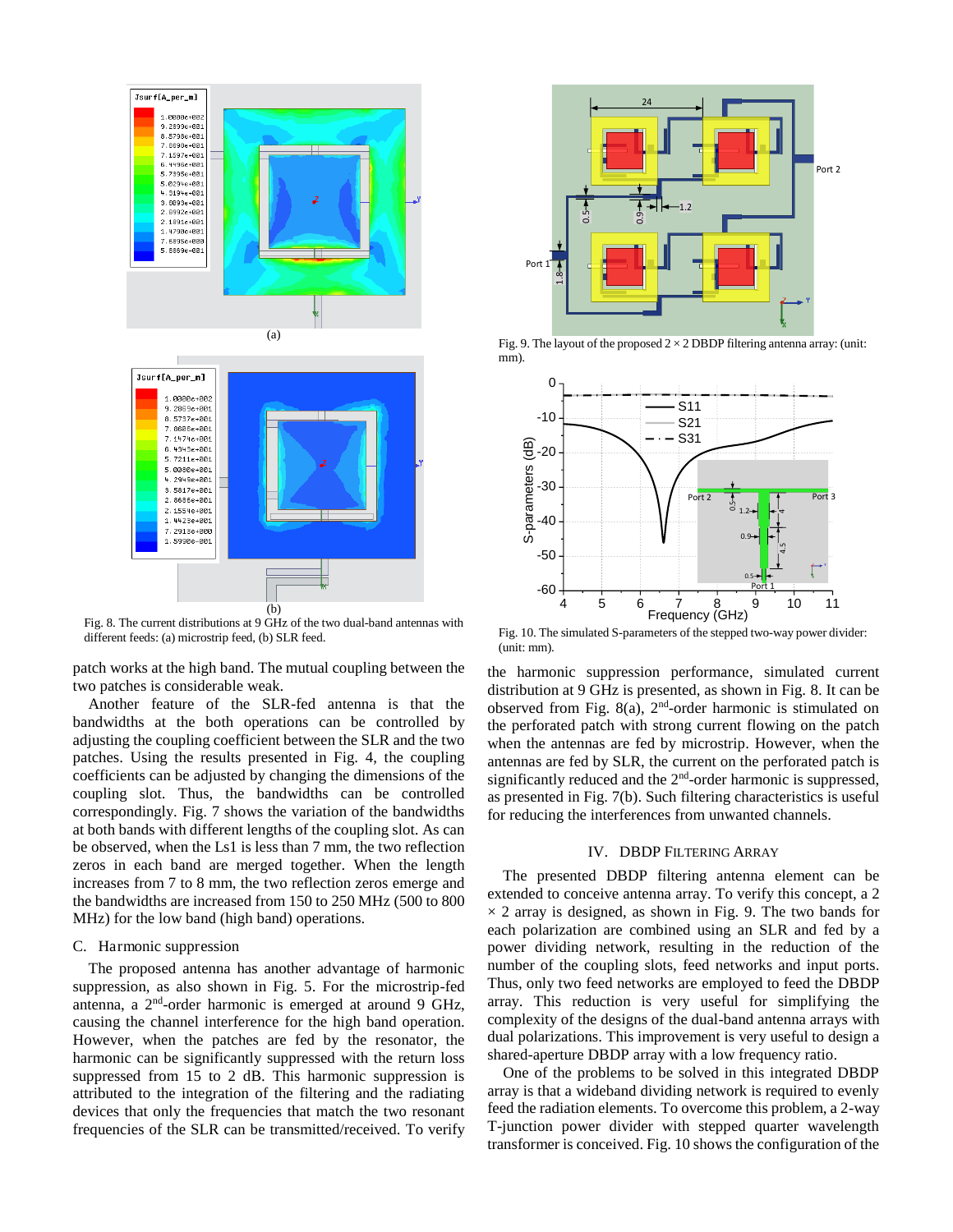

Fig. 11. Measured and simulated S-parameters of the DBDP element.



Fig. 12. Measured and simulated S-parameters of the DBDP filtering antenna array.

2-way power divider and the corresponding simulated S-parameters. The stepped quarter-wavelength impedance transformer is used for broadening the operation bandwidth. As can be observed, the power divider has a very wide bandwidth, covering the C- and X-band simultaneously. The insertion loss is about 3.4 dB at the both two operation bands, including the 3 dB power division loss.

 Another issue to be concerned is that the spacing between the elements. Since the dual-band element is adopted in this work, the two antenna arrays have an identical physical spacing between the radiating elements, leading to grating lobes at the high band operation. Here, the dual bands are designed at Cand X-band (frequency ratio is about 2) as an example to verify the concept. Since the DBDP antenna with low frequency ratio (much lower than 2) is the target of this design, the problem of grating lobes could be alleviated as the frequency ratio decreases. In this design, the spacing between the radiating elements is selected as 24 mm, i.e. 0.42 and 0.8 wavelength at 5.2 and 10 GHz, respectively.

#### V. RESULTS AND DISCUSSION

#### A. Element and array

The proposed DBDP filtering antenna element and the array were prototyped and measured. Fig. 11 shows the simulated



Fig. 13. Normalized simulated and measured radiation patterns of the  $2 \times 2$ DBDP antenna when port 1 is excited: (a) 5.2 GHz, (b) 10 GHz.

and measured S-parameters of the proposed DBDP element. It can be seen that the measured results agree reasonably well with the simulations in a broadband. For each input port, two operation bands are obtained. At the low band operation, an impedance bandwidth from 5.1 to 5.3 GHz is achieved at two polarizations. At the high band, the antenna exhibits a bandwidth from 9.6 to 10.2 GHz. The antenna element exhibits 2 nd-oder filtering characteristics with two reflection zeros are produced at both bands. These reflection zeros are beneficial to increase the bandwidths while shaping sharp roll-off at the both edges of the two bands. Out-of-the-band, the antenna shows an excellent harmonic suppression performance with the return loss close to 0 dB. The antenna also exhibits good isolation between the two polarizations with the measured  $|S_{21}|$  is lower than -20 dB and -24 dB in the low and high bands, respectively. The discrepancy between the simulated and measured results is caused by the air-gap and misalignment between the substrates when assembling the antenna.

Fig. 12 shows the simulated and measured S-parameters of the  $2 \times 2$  DBDP array. The measured results agree with the simulations. The array shows two operation bands from 5.05 to 5.3 GHz and from 9.6 to 10. 3 GHz, respectively. The measured isolations between the two polarizations are over 25 dB and 23 dB in the low and high bands. Compared with the results in Fig.11, the array shows wider bandwidths than the element at both bands, which may be contributed to the influence of the power dividing networks. The discrepancy between the simulations and measurements is mainly caused by the misalignment in the process of assembling multiple substrates.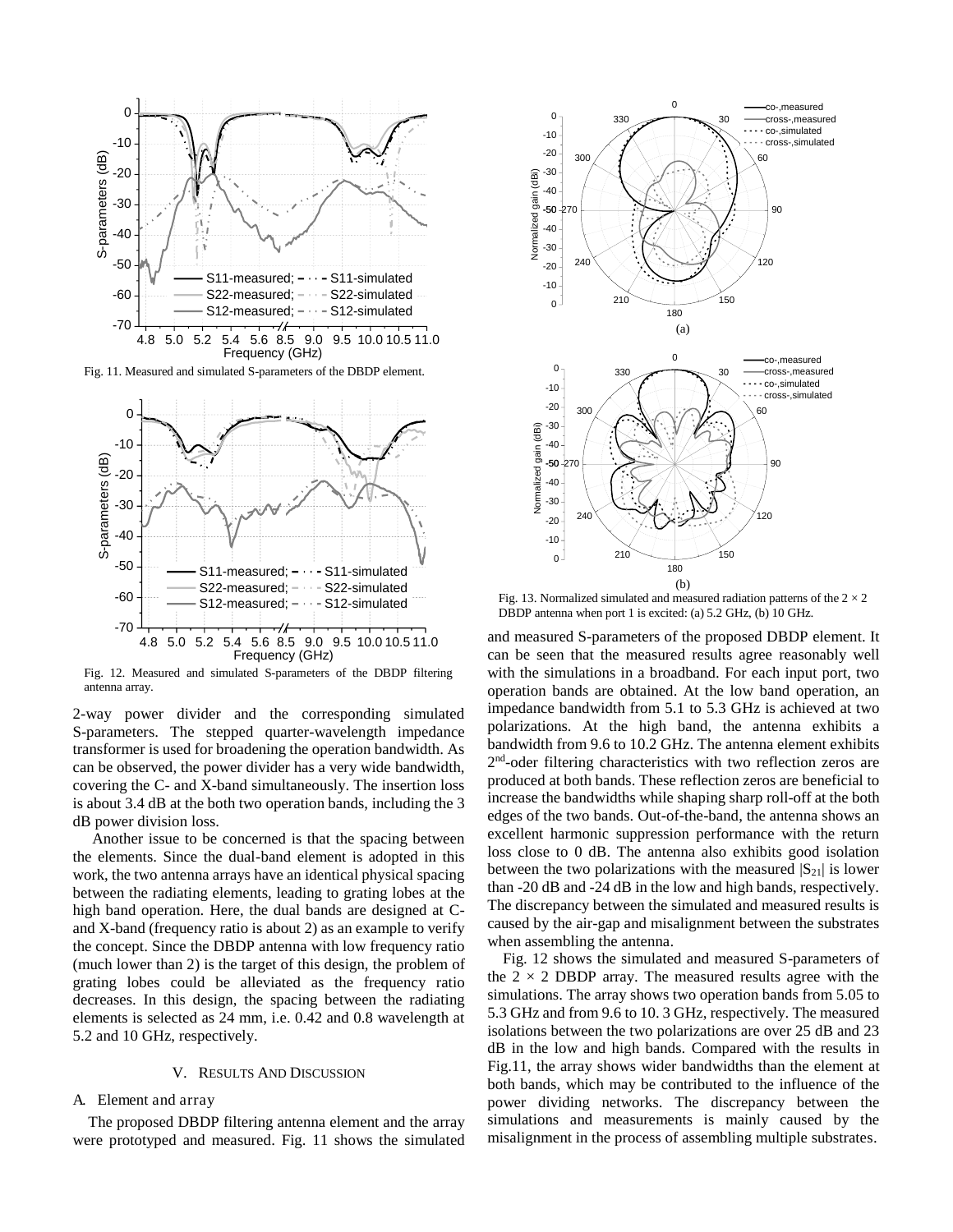

Fig. 14. Simulated and measured gains and the simulated radiation efficiency of the  $2 \times 2$  C/X-band filtering array.



Fig. 15. The geometry of the offset paraboloid reflector antenna system. Hr  $= 300$  mm, Df  $= 300$  mm.



Fig. 16. The proposed feed array and the paraboloid reflector antenna under measurement.

 The radiation patterns of the array in two orthogonal polarizations were measured with one of the ports was excited and the other was terminated with a 50  $\Omega$  load. Fig. 13 shows the normalized simulated and measured radiation patterns of the  $2 \times 2$  DBDP array. As can be seen, the measured results agree well with the simulated ones, showing the main beam in the broadside direction. The measured cross polarizations are lower than -24 and -26 dB at 5.2 GHz and 10 GHz, respectively. The minor difference between the simulated and measured results is attributed to influence of the cables and other materials used in the measurement.

Fig. 14 shows the simulated and measured gains and the simulated radiation efficiency of the  $2 \times 2$  antenna array. It is observed that the measured and simulated gains agree very well with each other. The antenna exhibits a flat gain responses of 10 dBi and 12 dBi at the low and high bands, respectively. Out of



Fig. 17. The measured normalized co- and cross- polarization radiation patterns of the paraboloid reflector antenna at 5.2 GHz: (a) X-polarization, Port-1 excitation, (b) Y-polarization, Port-2 excitation.

the two bands, the gains rapidly decrease to below 0 dBi as the frequency is below 4.7 GHz (8.8 GHz) and above 5.6 GHz (10.9 GHz) for the low band (high band) operation. The rapid decrease of the gain demonstrates that the antenna has good filtering characteristics. The minor discrepancy between the simulated and measured results occurs at the high-band over 10.5 GHz, which is mainly attributed to the errors of the measurement equipment. At the two operation bands, the simulated radiation efficiencies are above 90%.

#### B. Array-fed paraboloid reflector antenna

The proposed integrated filtering antenna can not only use as a standalone device, but also serves as a planar feed of a reflector antenna. Fig. 15 shows the geometry of a paraboloid reflector. The paraboloid reflector is illuminated using the proposed  $2 \times 2$  DBDP array, which is placed at the focal point with its aperture faces the center section of the reflector. The reflector has a diameter (Hr) of 300 mm and the focal length (Df) of 300 mm which is about 5 and 10 wavelengths at the 5.2 and 10 GHz, respectively. The reflector antenna system under measurement is shown in Fig. 16.

 Fig. 17 shows the normalized measured co- and crosspolarization patterns of the reflector antenna at 5.2 GHz. The antenna shows a good radiation performance with the main beam in the broadside. When port 1 is excited (X-polarization), the antenna has a half-power beam width (HPBW) of 10.4 degrees and the directivity of the antenna can be calculated as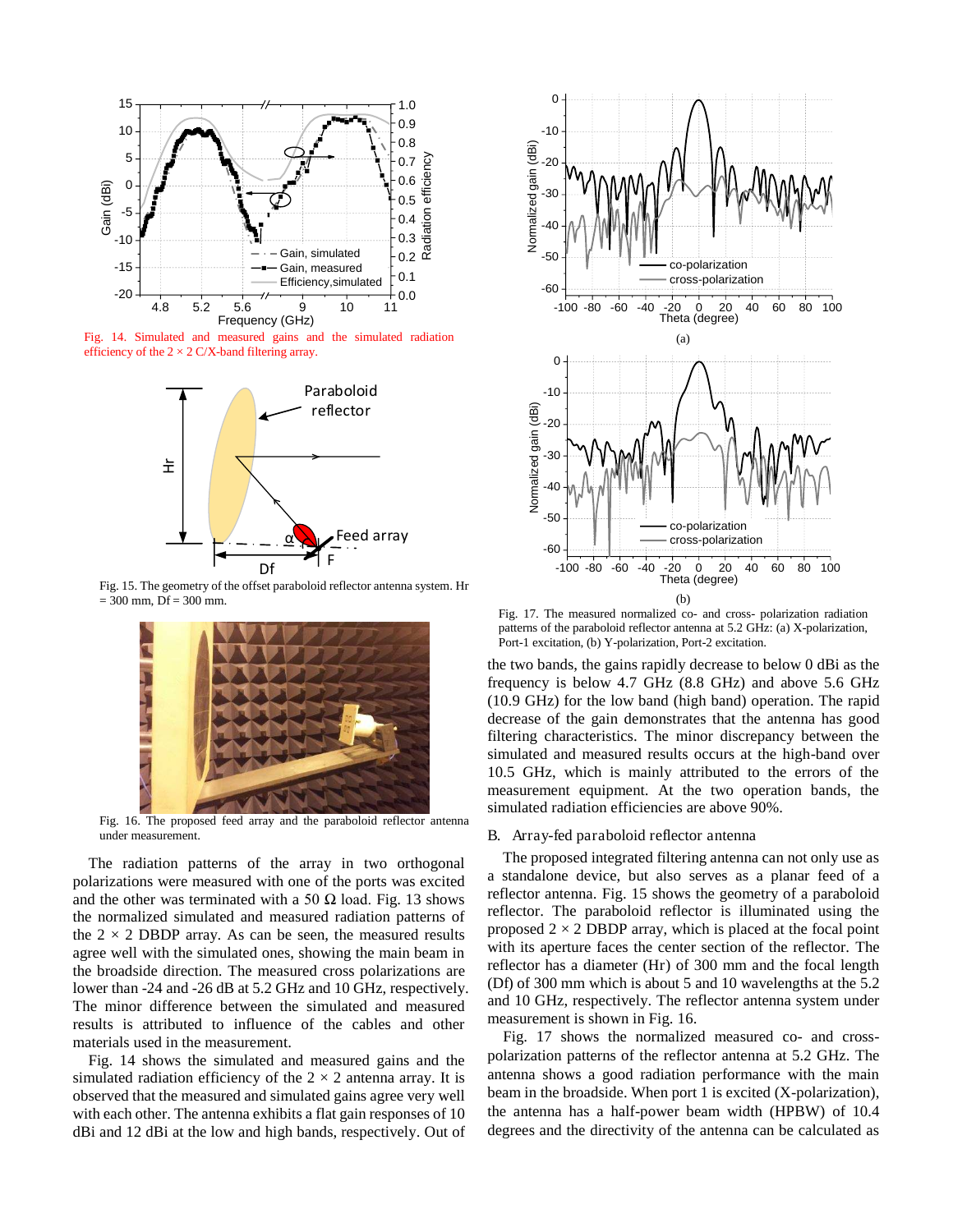

Fig. 18. The measured normalized co- and cross- polarization radiation patterns of the paraboloid reflector antenna at 10 GHz: (a) X-polarization, Port-1 excitation, (b) Y-polarization, Port-2 excitation.

24.7 dBi. The side lobe is below -15 dB and the cross polarization discrimination (XPD) is over 29 dB in broadside. For the Y-polarization, an HPBW of 10.6 degrees is achieved and the calculated directivity is 24.6 dBi. The side lobe is lower than -14 dB and the XPD is over 23 dB. Compared with the X-polarization, the radiation performance is slightly deteriorated, which is caused by the misaligning between the reflector and the feed when mounting the antenna.

 Fig. 18 shows the normalized measured co- and crosspolarization patterns of the reflector antenna at 10 GHz. Due to the increase of the electrical size at high hand operation, the antenna exhibits a narrower HPBW and higher directivity. When port 1 is excited (X-polarization), the antenna has an HPBW of 6.7 degrees and the directivity is calculated as 28.6 dBi. The side-lobe is below -24 dB and the XPD is over 25 dB. For Y-polarization, the HPBW is about 6.2 degrees and the calculated directivity is 29.2 dBi. The side lobe is below -20 dB and the XPD is over 33 dB.

#### VI. CONCLUSION

In this paper, a novel design concept of integrating SLR in antenna design is presented for implementing the dual-band dual-polarized array with low frequency ratio and filtering characteristics. Thanks to the dual-mode SLR is used to couple and tune with a dual-band patch, the antenna exhibits 2<sup>nd</sup>-order filtering feature with improved bandwidth and out-of-band rejection. Another advantage of this work is that the coupling slots, feed networks and the input ports can be reduced by 50%,

which is beneficial to alleviate the congestion of the feeding networks. Such design concept is very useful in DBDP array design with a frequency ratio much lower than 2. To verify the concept, a C/X-band element and a  $2 \times 2$  array are conceived. Simulated and measured results agree well with each other, showing good performance in terms of bandwidths, isolations, radiation patterns and antenna gains at both bands. Such integrated design can not only be used in the massive array, but also use as the feed of a reflector antenna.

#### **REFERENCES**

- [1] W. Imbriale, S. Gao and L. Boccia (eds), Space Antenna Handbook, 2012: Wiley.
- [2] C. X. Mao and Q. X. Chu, "Compact co-radiator UWB-MIMO antenna with dual polarization," IEEE Trans. Antennas and Propag., vol. 62, no. 9, pp. 4474-4480, Sep. 2014.
- [3] S. Gao, L. W. Li, M. S. Leong and T. S. Yeo, "Dual-polarized slot-coupled microstrip antenna with wide bandwidth," IEEE Trans. on Antennas and Propagation, vol. 51, no. 3, pp. 441-448, Mar. 2003.
- [4] L. Shafai, W. Chamma, M. Barakat, P. Strickland and G. Seguin, "Dual-Band Dual-Polarized Perforated Microstrip Antennas for SAR Application," IEEE Trans. Antennas and Propag., vol. 48, no. 1, pp. 58-66, Jan. 2000.
- [5] D. M. Pozar, S. D. Targonski, "A Shared-Aperture Dual-Band Dual Polarized Microstrip Array," IEEE Trans. Antennas and Propag., vol. 49, no. 2, pp. 150-157, Feb. 2001.
- [6] T. W. Chiou and K. L. Wong, "A Compact Dual-Band Dual-Polarized Patch Antenna for 900/1800-MHz Cellular Systems," IEEE Trans. Antennas Propag., vol. 51, no. 8, pp. 1936-1940, Jan. 2003.
- [7] G. Vetharatnam, C. B. Kuan and C. H. Teik, "Combined Feed Network for a Shared-Aperture Dual-Band Dual-Polarized Array," IEEE Micro. and Wireless Components Lett., vol. 4, pp. 297-299, 2005.
- [8] S. Soodmand, "A novel circular shaped dual-band Dual-polarized Patch antenna and introducing a new approach for designing combined feed networks", Presented at 2009 Loughborough Antennas & Propagation Conference, LAPC 2009, pp. 401-404.
- [9] R. Pokuls, J. Uher and D. M. Pozar, "Dual-Frequency and Dual-Polarization Microstrip Antennas for SAR Application," IEEE Trans. Antennas and Propag., vol. 46, no. 9, pp. 1289-1296, Sep. 1998.
- [10] Z. Yang and K. Warnick, "Multiband dual-polarization high-efficiency array feed for Ku/reverse-band Satellite communications," IEEE Antennas Wireless Propag., vol. 13, pp. 1325-1328, 2014.
- [11] H. Moghadas, M. Daneshmand and P. Mousavi, "A dual-band high-gain resonant cavity antenna with orthogonal polarizations," IEEE Antennas Wireless Propag., vol. 10, pp. 1220-1223, 2011.
- [12] K. Naishadham, R. Li, L. Yang, T. Wu, W. Hunsicker, M. Tentzeris, "A shared-aperture dual-band planar array with self-similar printed folded dipoles," IEEE Trans. Antennas Propag., vol. 61, no. 2, pp. 606-613, Feb. 2013.
- [13] S. S. Zhon, Z. Sun, L. B. Kong, C. Gao, W. Wang and M. P. Jin, "Tri-band dual-polarization shared-aperture microstrip array for SAR application," IEEE Trans. Antennas Propag., vol. 60, no. 9, pp. 4157-4165, Sep. 2012.
- [14] C. X. Mao, S. Gao, Z. P. Wang, Y. Wang, F. Qin, B. Sanz and Q. X. Chu, "Integrated Filtering-Antenna with Controllable Frequency Bandwidth," 9<sup>th</sup> European Conf. on Antenna and Propag., pp. 1-4, 2015.
- [15] Z. H. Jiang, D. Werner, "A compact, wideband circularly polarized co-designed filtering antenna and its application for wearable devices with low SAR," IEEE Trans. Antennas and Propag., vol. 63, no. 9, pp. 3808-3818, Sep. 2015.
- [16] X. Y. Zhang, W. Duan and Y. M. Pan, "High-gain filtering patch antenna without extra circuit," IEEE Trans. Antennas and Propag., vol. 63, no. 12, pp. 5883-5888, Dec. 2015.
- [17] J. Wu, Z. Zhao, Z. Nie and Q. Liu, "A printed unidirectional antenna with improved upper band-edge selectivity using a parasitic loop," IEEE Trans. Antennas and Propag., vol. 63, no. 4, pp. 1832-1837, Apr. 2015.
- [18] A. I. Abunjaileh, I. Hunter and A. Kemp, "A circuit-theoretic approach to the design of quadruple-mode broadband microstrip patch antenna," IEEE Trans. Microw. Theory Tech., vol. 56, no. 4, pp. 896-890, Apr. 2008.